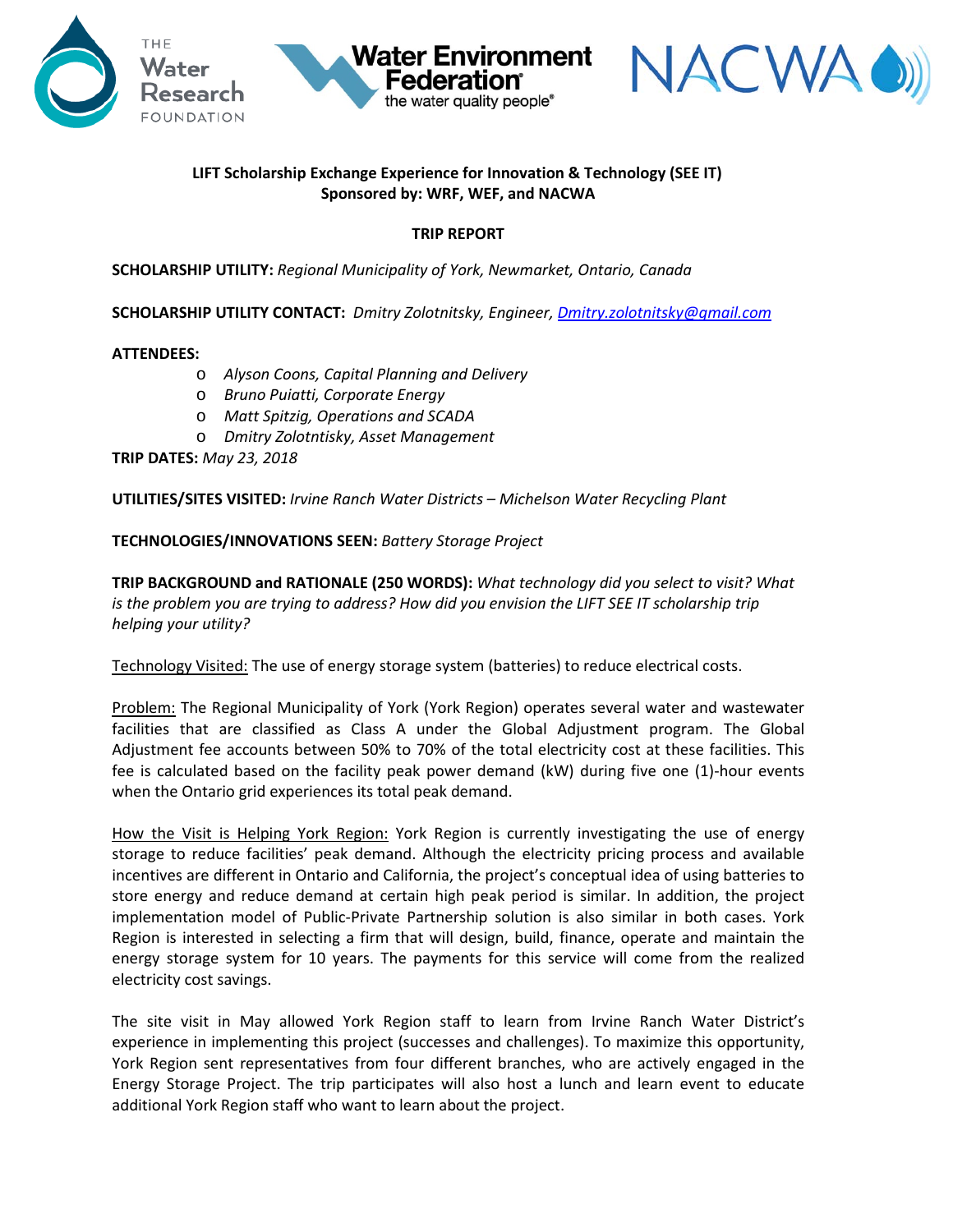





**TRIP SUMMARY (1 page max. Please include 10 photos and a 1-2 minute video montage from the trip. The video does not need to be professional, however if you have the means to create a professional video feel free to do so):** *Why did you select the specific utility and technology for the visit? Based on your visit, do you think this technology/approach works for your utility? How useful was the trip in your decision making process? What were some of the trip highlights and takeaways?* 

The Project Team conducted research to find water utilities in North America who are actively pursuing Energy Storage projects. After careful consideration, we chose to visit Irvine Ranch Water District (IRWD) because of its innovative approach to water management and the fact that they have installed an energy storage system at their Water Recycling Facility. Based on knowledge and experience gained on our trip, we believe that an energy storage project is very feasible at York Region.

The trip helped us see a real-life installation of the system and an opportunity to speak directly to the plant operators who operate the system. This insight was very helpful and reassuring to our staff as we pursue this unique opportunity. We intend on sharing our experience from the trip with other municipalities who are looking to implement similar systems.

Some of the key trip takeaways and highlights were:

- o **Incentive Programs** the financial feasibility of this and similar projects are based on incentive programs offered by the State or Provincial electrical grid operators. Those programs provide specific saving opportunities that the battery storage system exploits. As such, it is very crucial to understand the electrical market.
- o **P3 Delivery Model**  teaming up with private firms to design, build, finance, operate and maintain the energy storage system for a 10 year period appears to be very common for this type of project (where electrical cost savings are shared between the utility and the private company). Learning about this process was very helpful to York Region as we have not implemented many P3 projects.
- o **System Optimization** Similar to York Region, Irvine Ranch Water District spends nearly 70% of its electrical usage on pumping related activities. Prior to the energy storage implementation, Irvine Ranch Water District developed an in-house SCADA pumping schedule controller to try reducing electrical costs. The energy storage system further cuts down this cost. As such, it is crucial to implement system optimization first and then reduce further electrical demand with an energy storage system.
- o **Project Schedule** based on discussions with energy storage suppliers, a typical energy storage project should take 9 to 12 months (from conception to commissioning). However, the Irvine Ranch Water District project took two years due to various reviews and regulatory compliance. This insight was very helpful in setting up schedules and realistic expectations for York Region.
- o **Specific Requirements for Utilities**  unlike industrial clients (who employ similar systems), Irvine Ranch Water District required specific SCADA information from the battery storage supplier. Those requirements were critical as the service provided by the water utility cannot be interrupted. York Region will be implementing similar measures in its energy storage projects.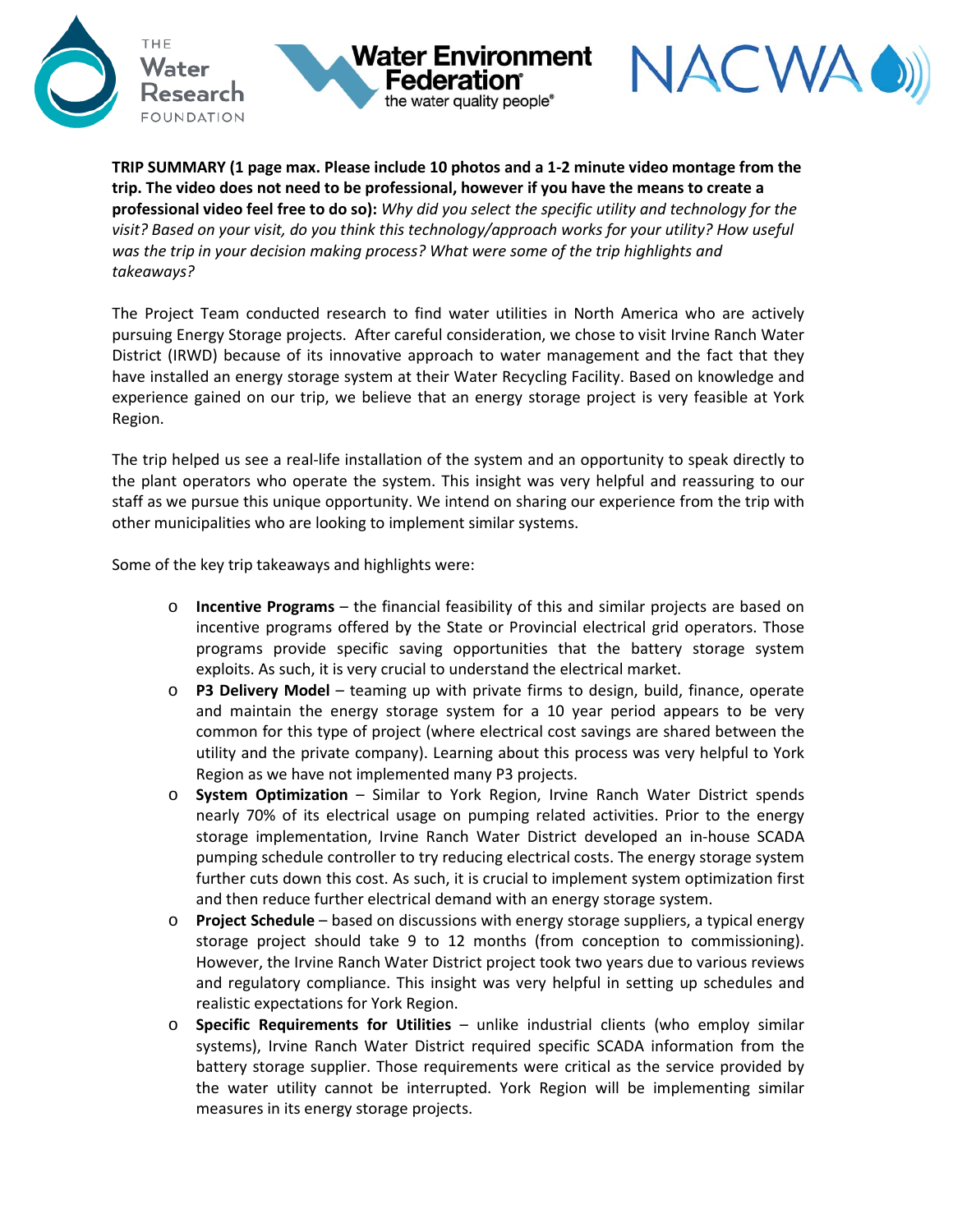





# **Video Link**

#### **10 Photos**

Michelson Water Recycling Plant



#### Recycled Water Pumps



Energy Storage Battery site

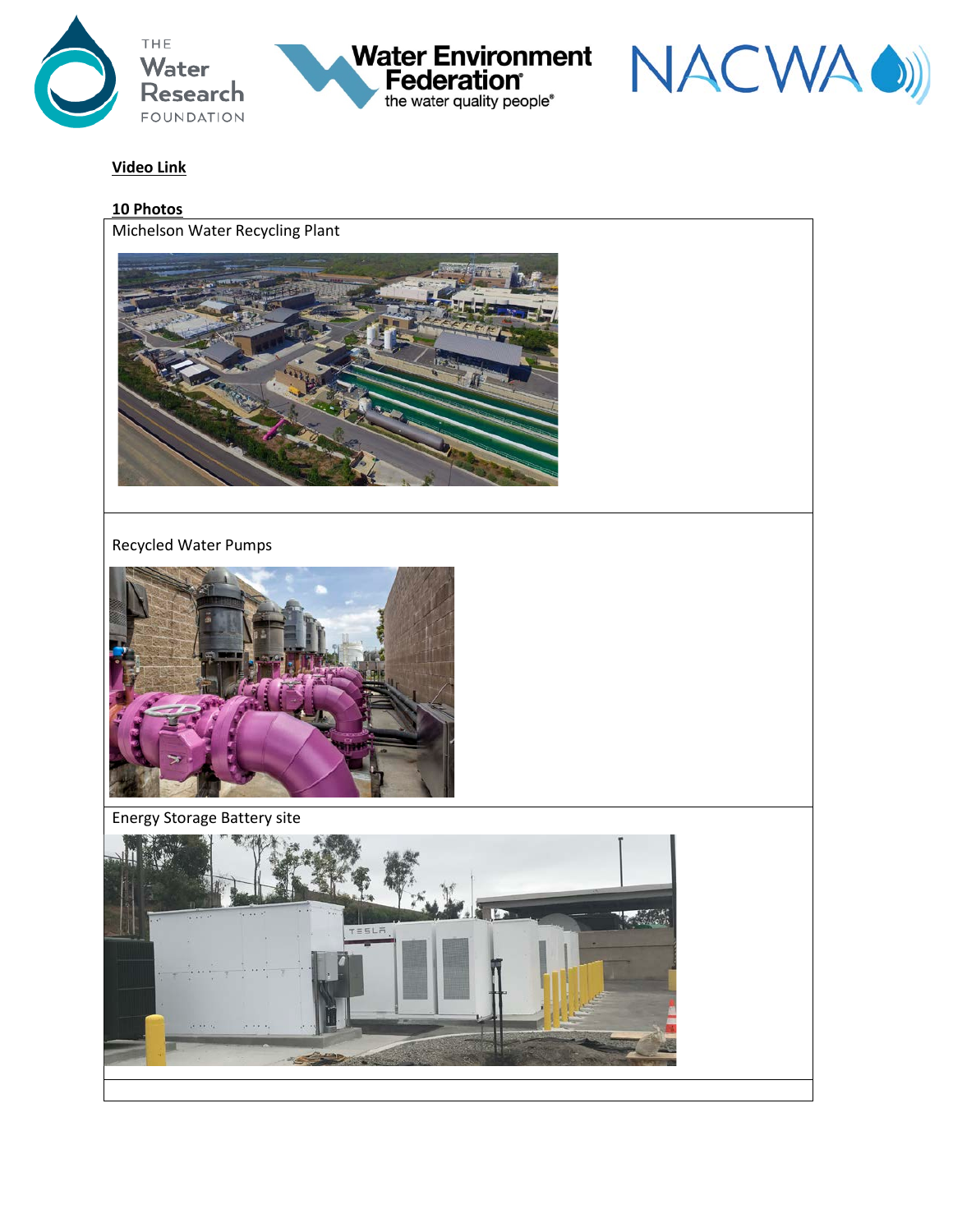







Energy Storage Control Screen



SCADA Screen (monitoring for Run Fail Alarm

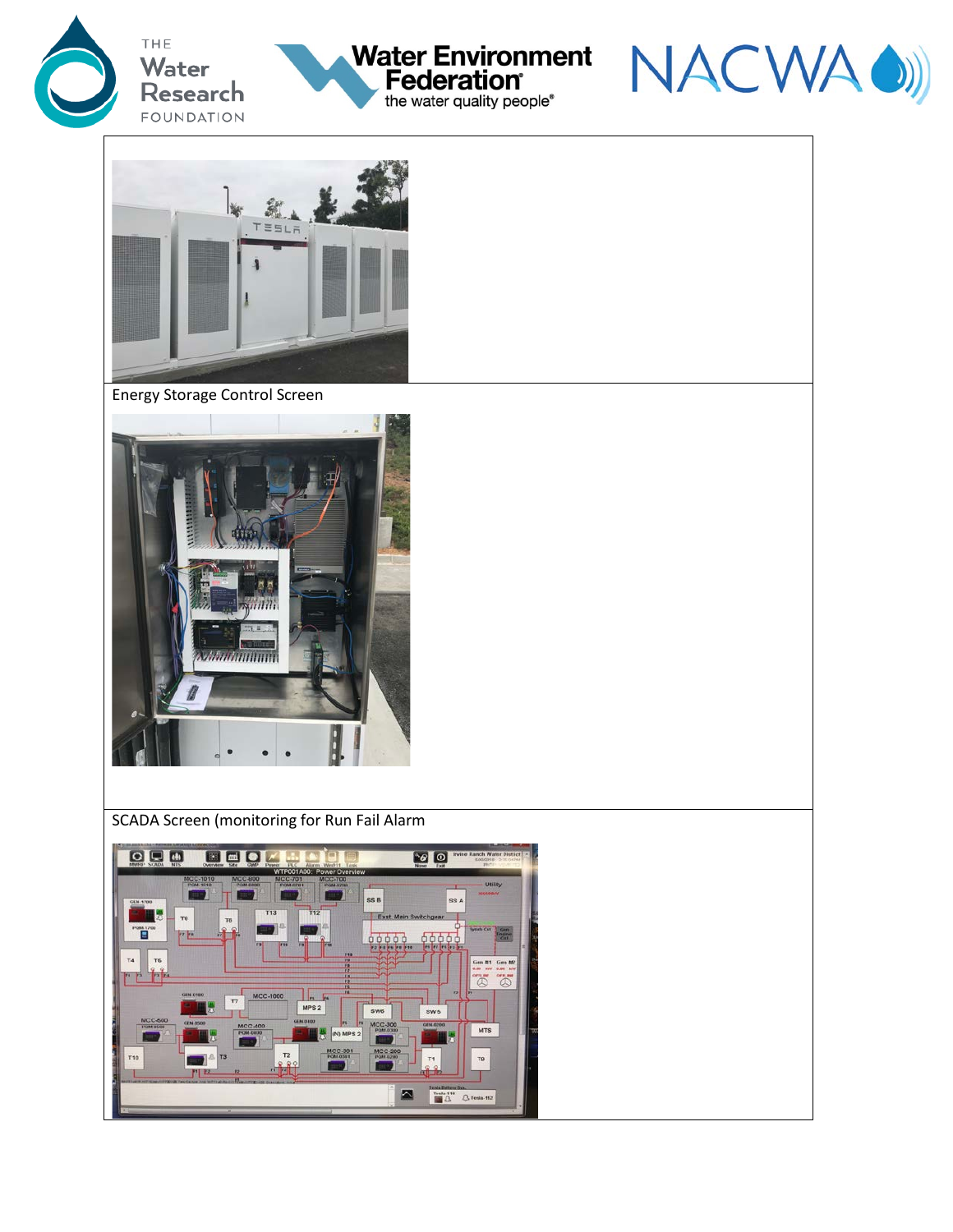



Site Plan and Battery Size (2.5 MW/15 MWH), 75 Tesla PowerPack2



Water Environment<br>Federation

the water quality people®

## Installation Phase (photo not from trip)



Installation Phase (photo not form trip)



## Energy Storage System Web-portal (photo taken from IRWD presentation)